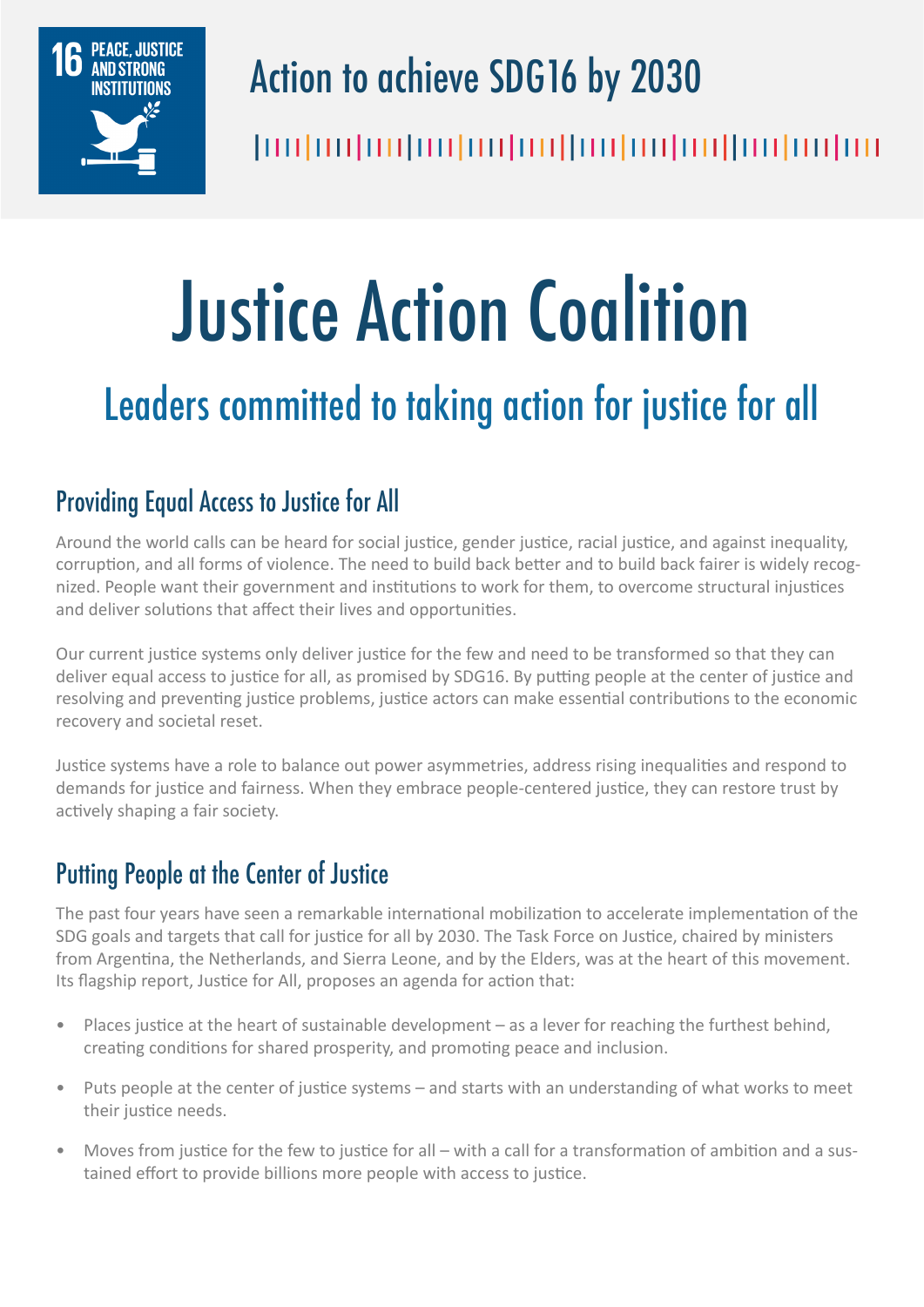

## Justice Action Coalition

On 14 April 2021, ministers from a diverse group of countries met to discuss building peaceful and inclusive societies through justice for all. They agreed to a justice action coalition and to forge new partnerships and strengthen collaboration across borders.

The Justice Action Coalition is a multi-stakeholder, high-ambition coalition of countries and organizations, championing equal access to justice for all.

The guiding ambition of the Justice Action Coalition is to close the global justice gap and the goal is to achieve measurable progress in justice outcomes for people and communities by the second SDG Summit in 2023.

The Justice Action Coalition includes workstreams, campaigns and partnerships that contribute to the overall goal. Each member is encouraged to take initiatives to promote SDG16+ and people-centered justice, in partnership with other coalition members.

The Justice Action Coalition holds a yearly meeting, online or in person, with high-level representatives from member countries and organisations. It organizes strategic exchanges to inspire, take stock of progress, share experiences, identify opportunities and align efforts to promote people-centred justice.

The justice team at the Pathfinders for Peaceful, Just and Inclusive Societies is the secretariat of the Justice Action Coalition.

#### **Objectives**

The Justice Action Coalition, which can be seen as a successor to the Task Force on Justice, will collaborate on the following:

- Promote people-centred justice in domestic and international agendas and speak up for access to justice as part of the global debate on the Sustainable Development Goals and the implementation of the UN common agenda.
- Promote and mobilise political and financial support for equal access to justice for all, including in conflict-affected and fragile countries.
- Join forces to influence international strategies and priorities, including at the UN, World Bank, OECD and regional organisations such as the EU, ECOWAS and others.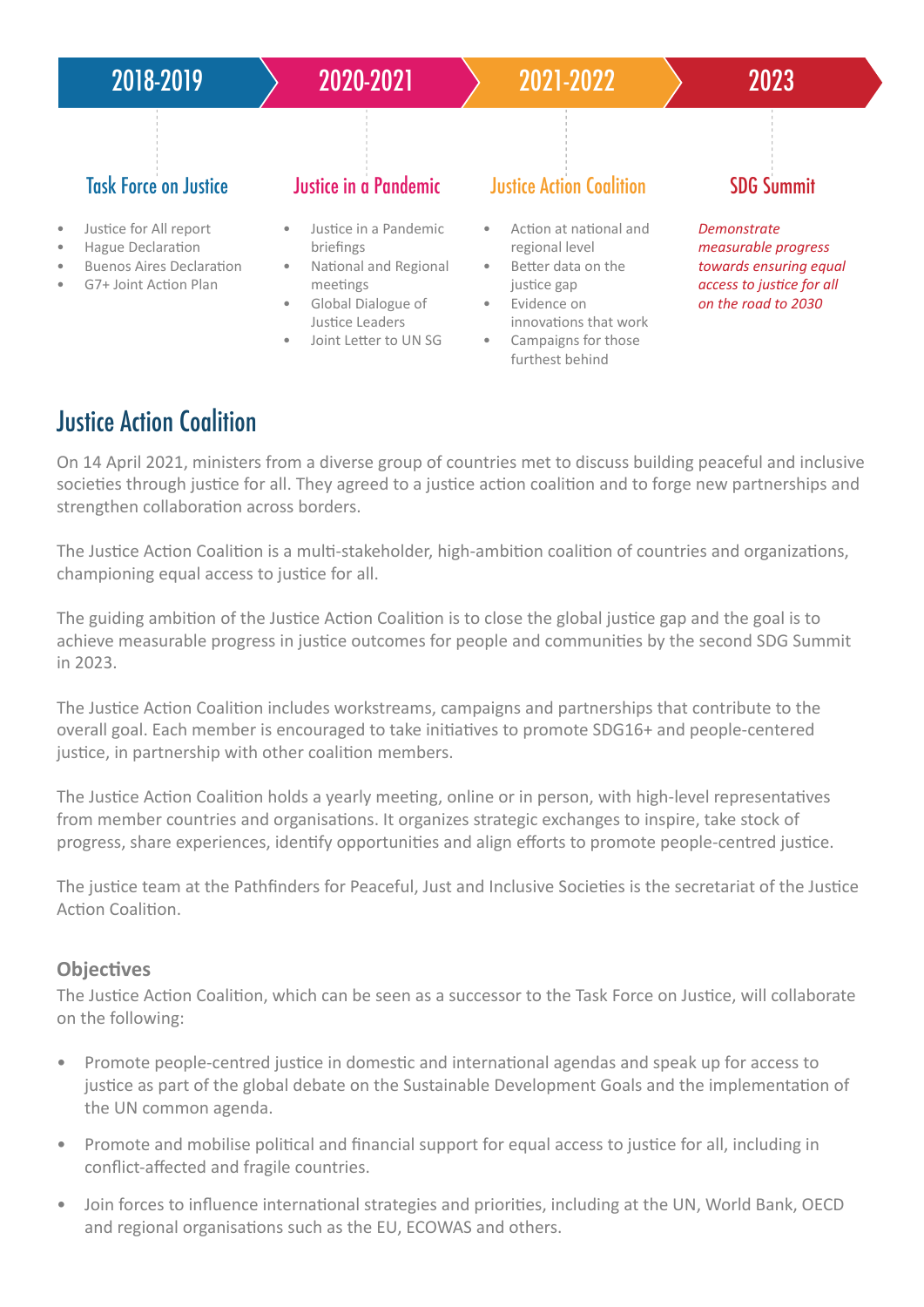### Justice Action Coalition

#### *1. Better data on the justice gap*

Members of the Justice Action Coalition will promote the collection of people-centered justice data at the national level. They will collaborate on data collection efforts, methodological development and international standardization, and use key events leading up to 2023 to present and discuss results. At the second SDG summit in 2023, the Justice Action Coalition will present an updated estimate of the global justice gap.

*Start new data collection initiatives domestically Fund justice data collection internationally Develop better methodologies on data collection*

#### *2. Innovations that work*

Members of the Justice Action Coalition will set out a common research agenda to develop evidence of what works to close the justice gap. They will make concerted efforts to build the evidence-base necessary to systematically evaluate cost and effectiveness of innovations and collect case studies of what works in different contexts.



- *Set out a Common research agenda*
- *Build the evidence-base of what works*
- *Collect case studies on innovations*

#### *3. Campaigns to reach those furthest behind*

Members of the Justice Action Coalition will create partnerships to provide justice to those furthest behind and prioritize justice for women and justice for children. They will work together to put the spotlight on the most common justice problems, how and why they occur and who faces them.



- *Ensure that programs reach at least 50% women*
- *Create a campaign for justice with children*
- *Include grassroots organizations in global advocacy*